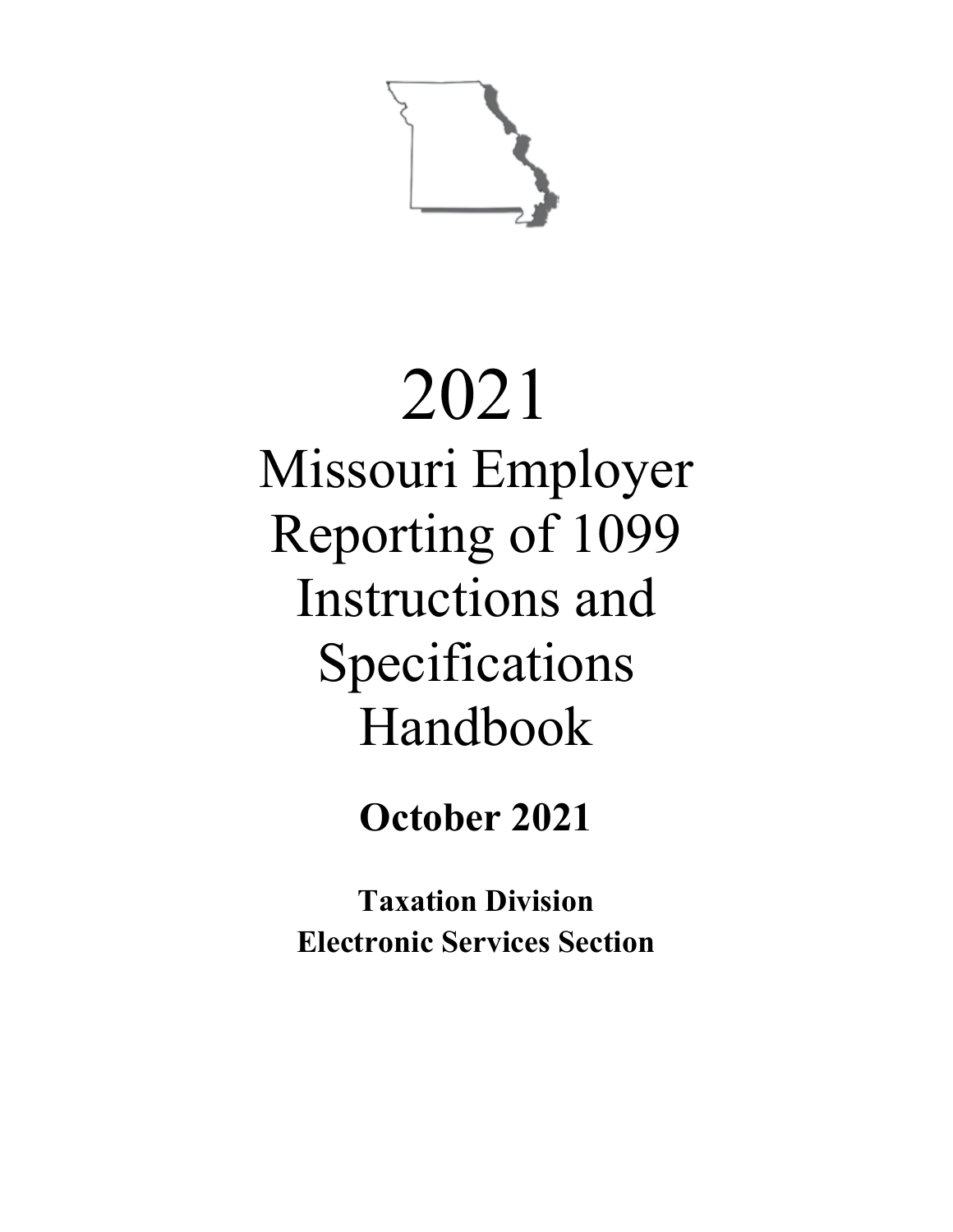## **Table of Contents**

| 11  |
|-----|
|     |
|     |
|     |
|     |
|     |
| 12  |
| .13 |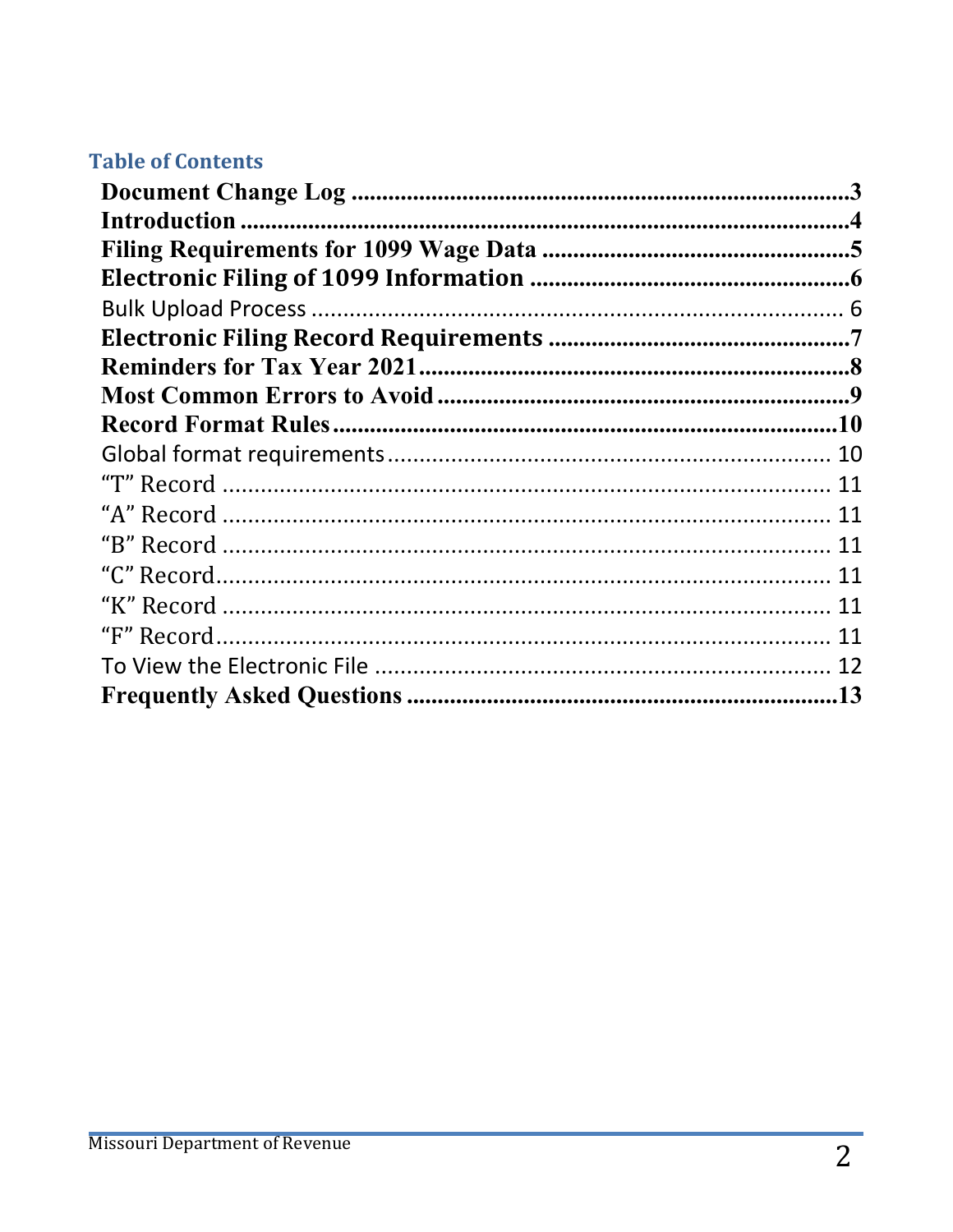## <span id="page-2-0"></span>**Document Change Log**

| Date    | Page | <b>Item</b>      | <b>Description</b>       |
|---------|------|------------------|--------------------------|
| 10/2021 |      | Initial Creation | <b>Document Creation</b> |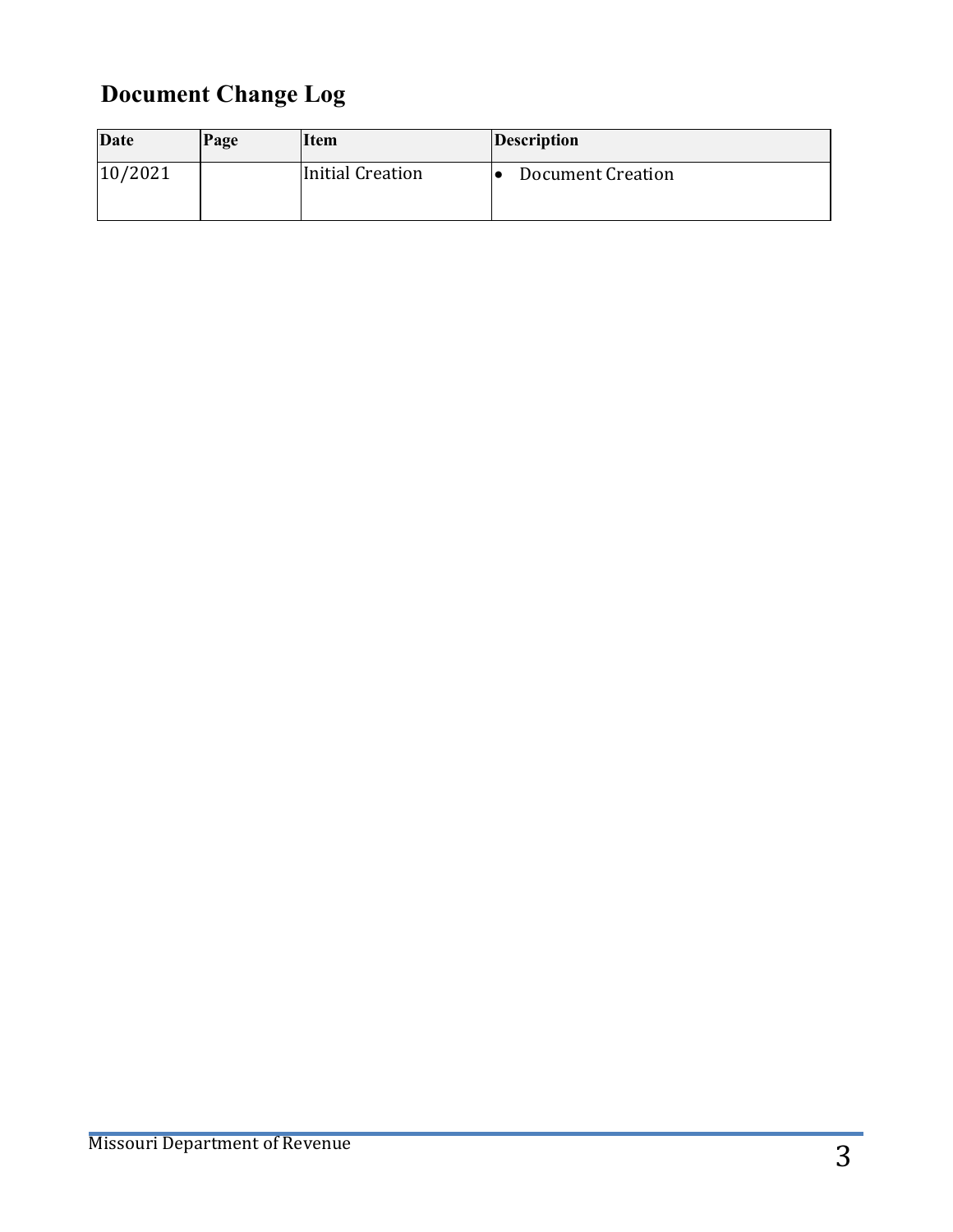## <span id="page-3-0"></span>**Introduction**

Missouri law requires that employers submit their annual Withholding reconciliation using the electronic format if the total number of W-2s meets or exceeds 250. While there is no such requirement for 1099s, we encourage all employers, regardless of the number or type of statements issued, to file electronically.

This handbook is designed to be used as a companion to the Internal Revenue Service Publication 1220. The handbook highlights the special requirements of the Missouri electronic filing program.

If you participate in the Combined Federal/State Filing (CF/SF) Program, which allows you to only file miscellaneous income to the Internal Revenue Service (IRS). The IRS will provide this information to our Department; therefore you do not need to send a file directly to Missouri.

You must receive written approval from the IRS to participate in this program. Once you receive approval, submit a copy of the written approval to the Missouri Department of Revenue, Taxation Division, P.O. Box 3375, Jefferson City, MO 65105-3375, fax (573)526- 5915, or e-mail to elecfile@dor.mo.gov. You only need to send the approval if this is your first year you've been approved. If you have previously participated in the program or you have sent the approval in the past, you do not need to resend it. If you do not participate in the program, you must file this information separately with the Missouri Department of Revenue. The information returns that may be filed under the Combined Federal/State Filing Program are:

- •Form 1099-B, Proceeds from Broker and Barter Exchange Transactions
- •Form 1099-DIV, Dividends and Distributions
- •Form 1099-G, Certain Government Payments
- •Form 1099-INT, Interest Income
- •Form 1099-K, Payment Card and Third Party Network Transactions
- •Form 1099-MISC, Miscellaneous Income
- •Form 1099-NEC, Non-Employee Compensation
- •Form 1099-OID, Original Issue Discount
- •Form 1099-PATR, Taxable Distributions Received From Cooperatives
- •Form 1099-R, Distributions from Pensions, Annuities, Retirement or Profit-Sharing
- Plans, IRAs, Insurance Contracts, etc., and
- •Form 5498, IRA Contribution Information

For additional information regarding this program, please review the Internal Revenue Service's Tax Topic 804.

For information regarding Annual W-2 reporting, please see [Missouri Annual W-2 Filing and](https://dor.mo.gov/taxation/business/tax-types/withholding/documents/MissouriAnnualW-2FilingGuidelines.pdf)  [Specifications Handbook.](https://dor.mo.gov/taxation/business/tax-types/withholding/documents/MissouriAnnualW-2FilingGuidelines.pdf)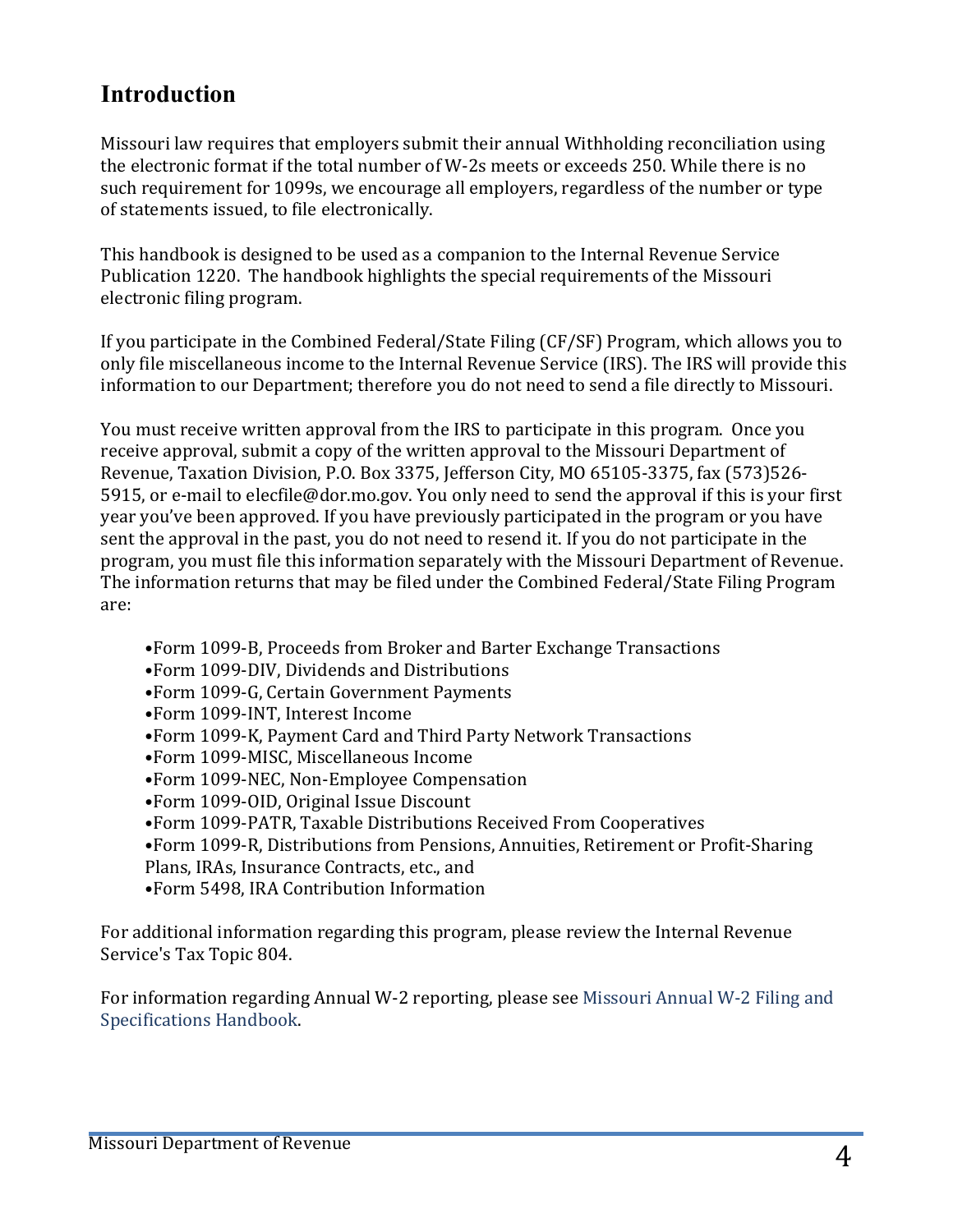## <span id="page-4-0"></span>**Filing Requirements for 1099 Wage Data**

Filing electronically requires the generation of a fixed length (text) file which is described in the IRS Publication 1220. Additionally, this handbook will have the necessary Missouri modifications, as mentioned in theintroduction.

Employers failing to file in the required method or by the due date, taking into account any extension of time granted, unless it is shown that such failure is due to reasonable cause, may incur a penalty of two dollars per statement not filed, not to exceed one thousand dollars, as authorized by Section 143.731.2 RSMo.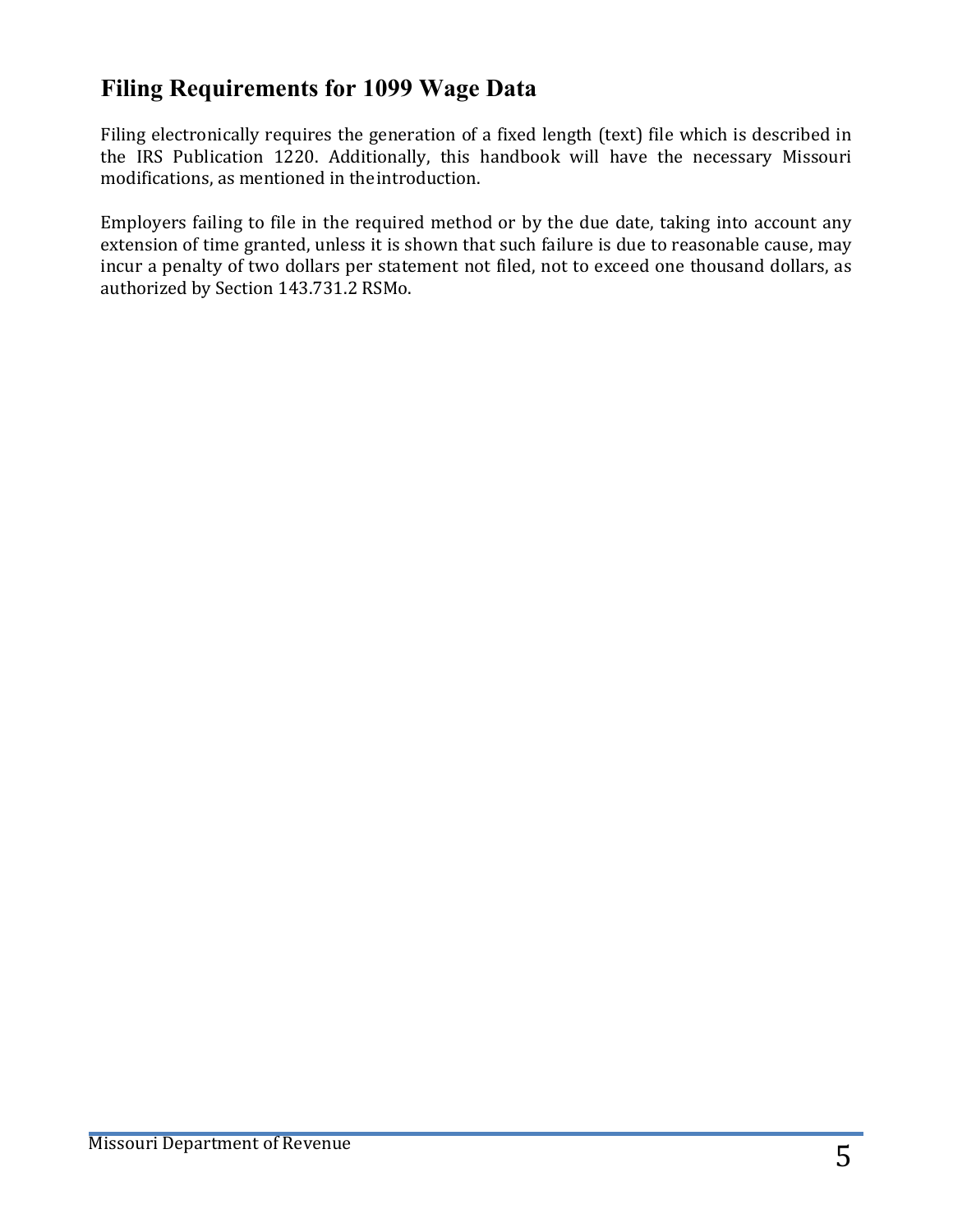## <span id="page-5-0"></span>**Electronic Filing of 1099 Information**

#### <span id="page-5-1"></span>**Bulk Upload Process**

The Bulk Upload Process allows the user (employer/payroll provider) to upload a text file, compiled in the required Pub. 1220 format. The file can contain 1099 information for multiple employers (see Electronic File/Records).

When a file cannot be processed, the user will be notified by email, any reject is a reject of the entire file. The email will contain a subject of "1099 Rejected"; the email will include recommendations on how to correct the file. When resubmitting a file after a reject be sure to upload the entire file, as if you are submitting for the first time.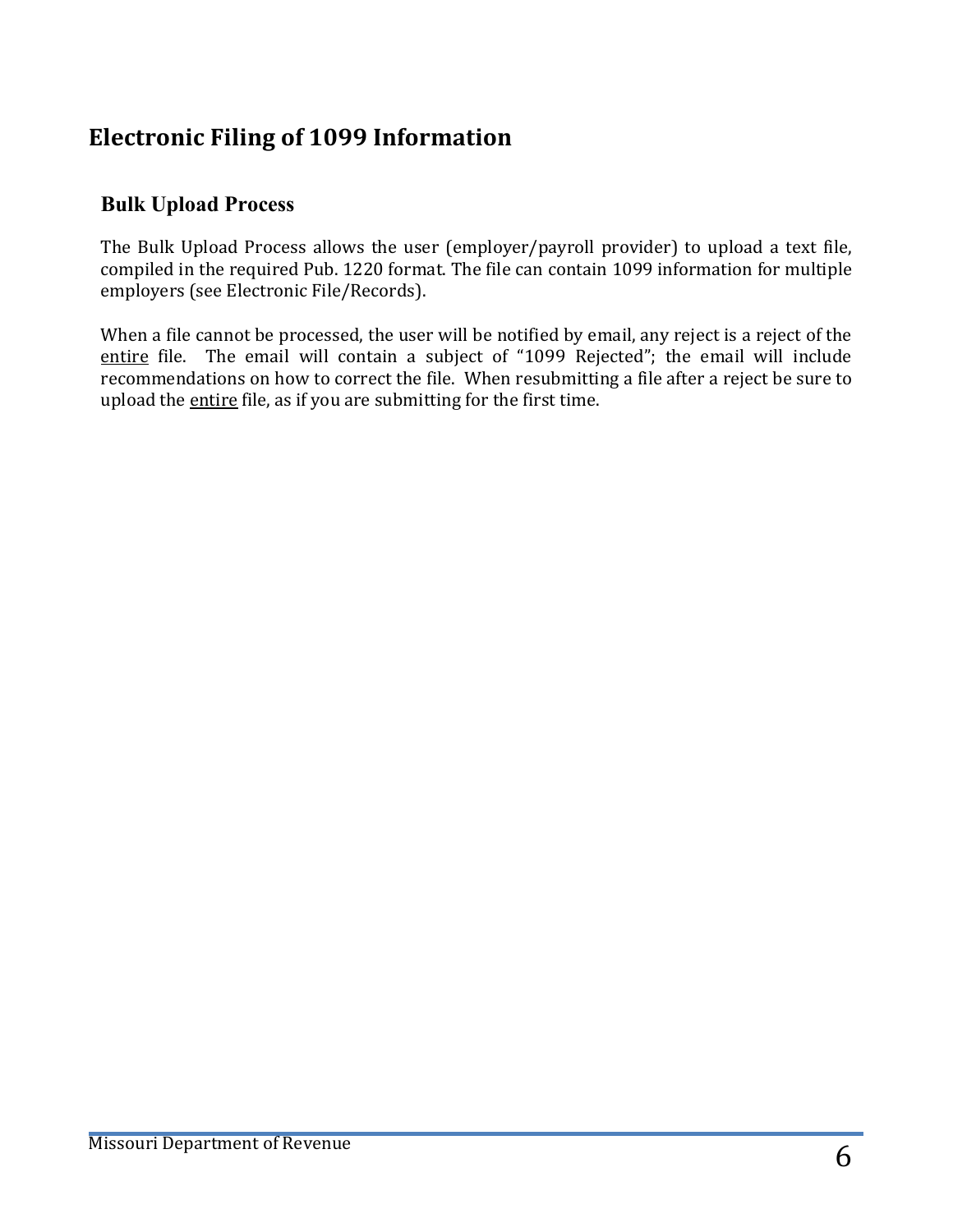## <span id="page-6-0"></span>**Electronic Filing Record Requirements**

Below are the Missouri records for reporting of 1099s and submission of the electronic MO-W3 (K Record). These required records must be 750 bytes and are described in detail further in this document. Your software may compile a single file that serves both federal file requirements and Missouri requirements.

| <b>T</b> - Submitter Record                                           | (Same record layout as IRS Publication 1220) |  |
|-----------------------------------------------------------------------|----------------------------------------------|--|
| A - Payer Record                                                      | (Same record layout as IRS Publication 1220) |  |
| <b>B</b> - Payee Record                                               | (Same record layout as IRS Publication 1220) |  |
| <b>C</b> - Summary Record                                             | (Same record layout as IRS Publication 1220) |  |
| K - State Summary Record (Same record layout as IRS Publication 1220) |                                              |  |

**F – End of Transmission** (Same record layout as IRS Publication 1220)

Note:

- A transmitter may include more than one payer in a file. A single file may contain different types of returns but the types of returns cannot be intermingled. A separate A record is required for each payer and each type of return being reported.
- Data must be uppercase letters in ASCII.
- Each record must be 750 bytes, the maximum number of "A" records allowed in a single file is 99,000.
- Each record type starts on a newrow.
- Electronic files submitted by bulk upload cannot be compressed or password protected. The file you upload is placed on an encrypted server.

**\***The electronic file that you create may be opened and viewed using Notepad. It is helpful to click on "View" tab and check the "Status Bar" so that the column/line numbers appear at the bottom, right corner of the screen, below the left-right scroll bar. Also, click on the "Format" tab to make sure Word Wrap is NOT checked.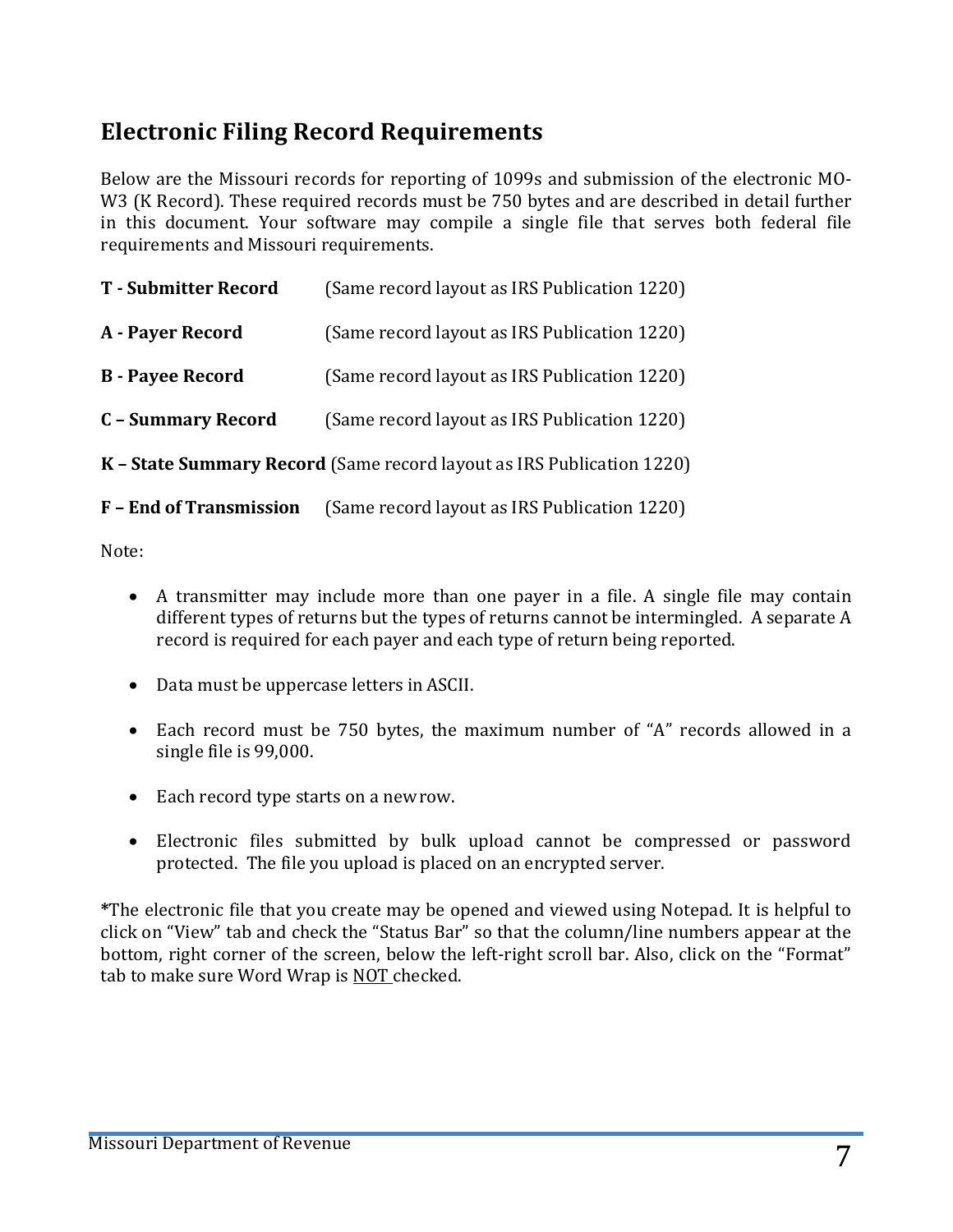## <span id="page-7-0"></span>**Reminders for Tax Year 2021**

- 1. The filing deadline of 1099 tax statements for taxpayers is February 28, 2022. Missouri will begin accepting files December 6, 2021.
- 2. If you outsource your payroll, please provide the transmitter/submitter with the **correct**  Federal Employer Identification Number (FEIN).
- 3. Do not submit electronic files directly to Missouri if you participate in the Combined Federal/State Filing Program.
- 4. Do not submit paper documents after filing electronically.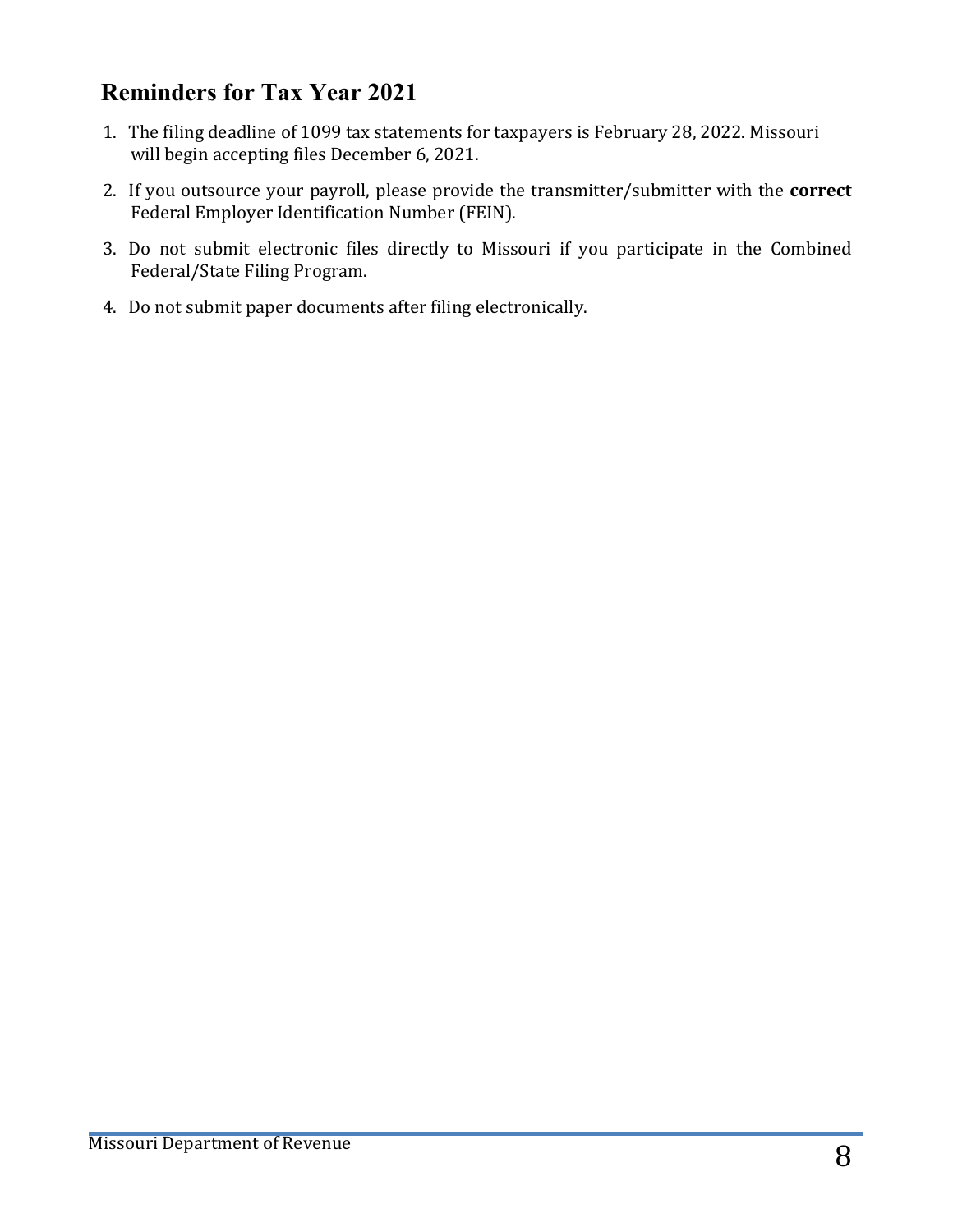## <span id="page-8-0"></span>**Most Common Errors to Avoid**

- Failure to include the T record will result in the file not beingprocessed.
- Uploading PDF, MS Word or Excel files. These are not acceptable formats. This will result in a filing reject.
- The file missing record delimiters (CR- Carriage Return followed by LF Line Feed). Each record delimiter must consist of a carriage-return/linefeed (CR/LF) and placed immediately following position 750. This is the same as stated in IRS Publication 1220.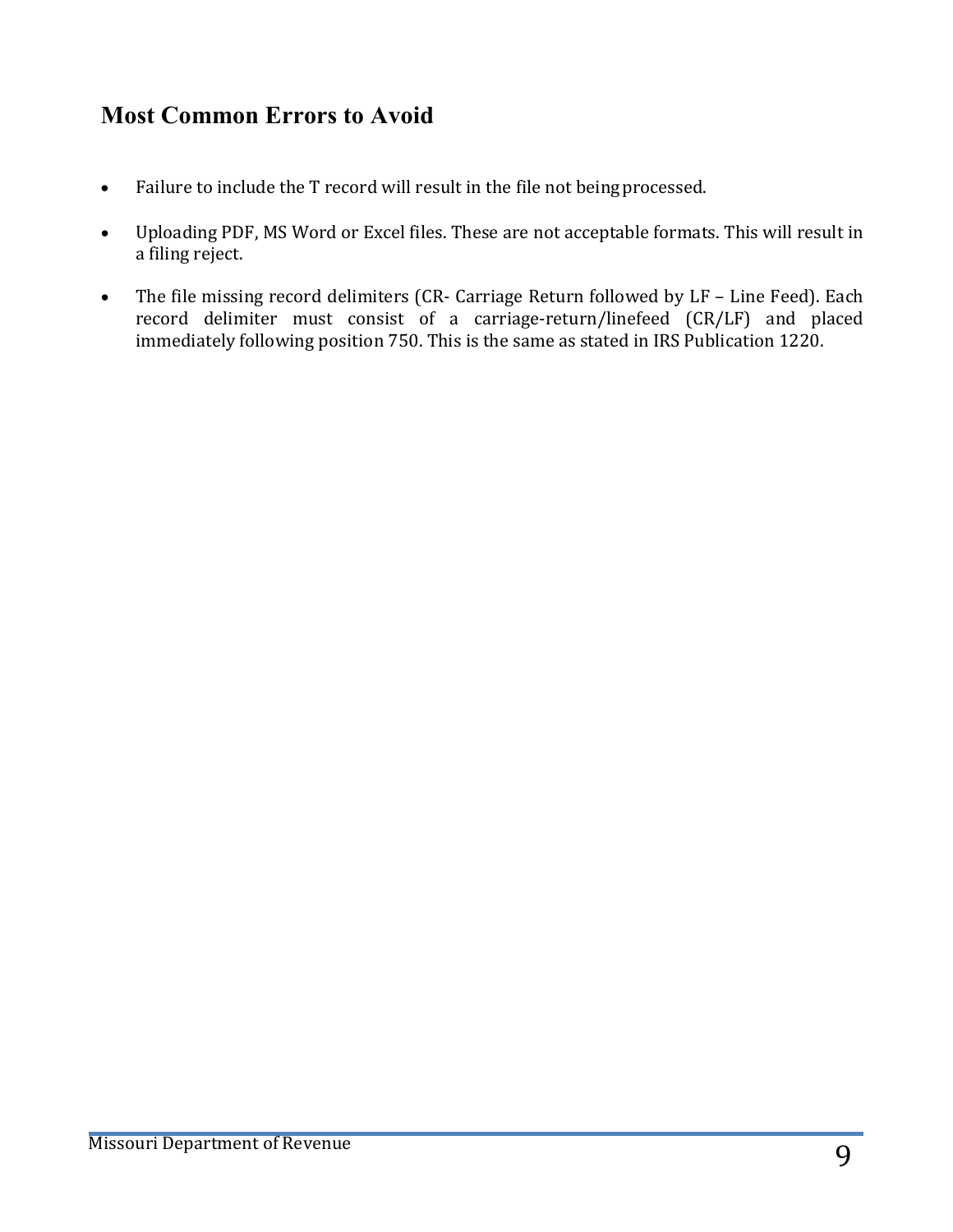## <span id="page-9-0"></span>**Record Format Rules**

### <span id="page-9-1"></span>**Global format requirements**

All fields in the record layouts are required and must follow the formatting rules as follows:

#### **Alpha fields (Alphabetic characters and blanks only)**

- All Upper Case.
- Left justify and fill with blanks.

#### **Numeric fields (Numeric characters only)**

- Right justify and fill with zeroes.
- Fill unused fields with zeroes.

#### **Alpha/numeric fields (Alphabetic, numeric, blanks and special characters as allowed)**

- Left justify and fill with blanks.
- Fill unused fields with blanks.

#### **Money fields**

- Must contain only numbers, no spaces.
- No punctuation.
- No signed amounts (high order signed or low order signed).
- Include both dollars and cents with the decimal point assumed (example: \$59.60 = 000000005960).
- Do *not* round to the nearest dollar (example: \$5,500.99 =000000550099).
- Right justify and zero fill to the left.
- Any money field that has no amount to be reported must be filled with zeroes, nospaces.

Note: If IRS Publication 1220 instructs to use blanks for alpha/numeric fields, enter blanks unless Missouri specifies other.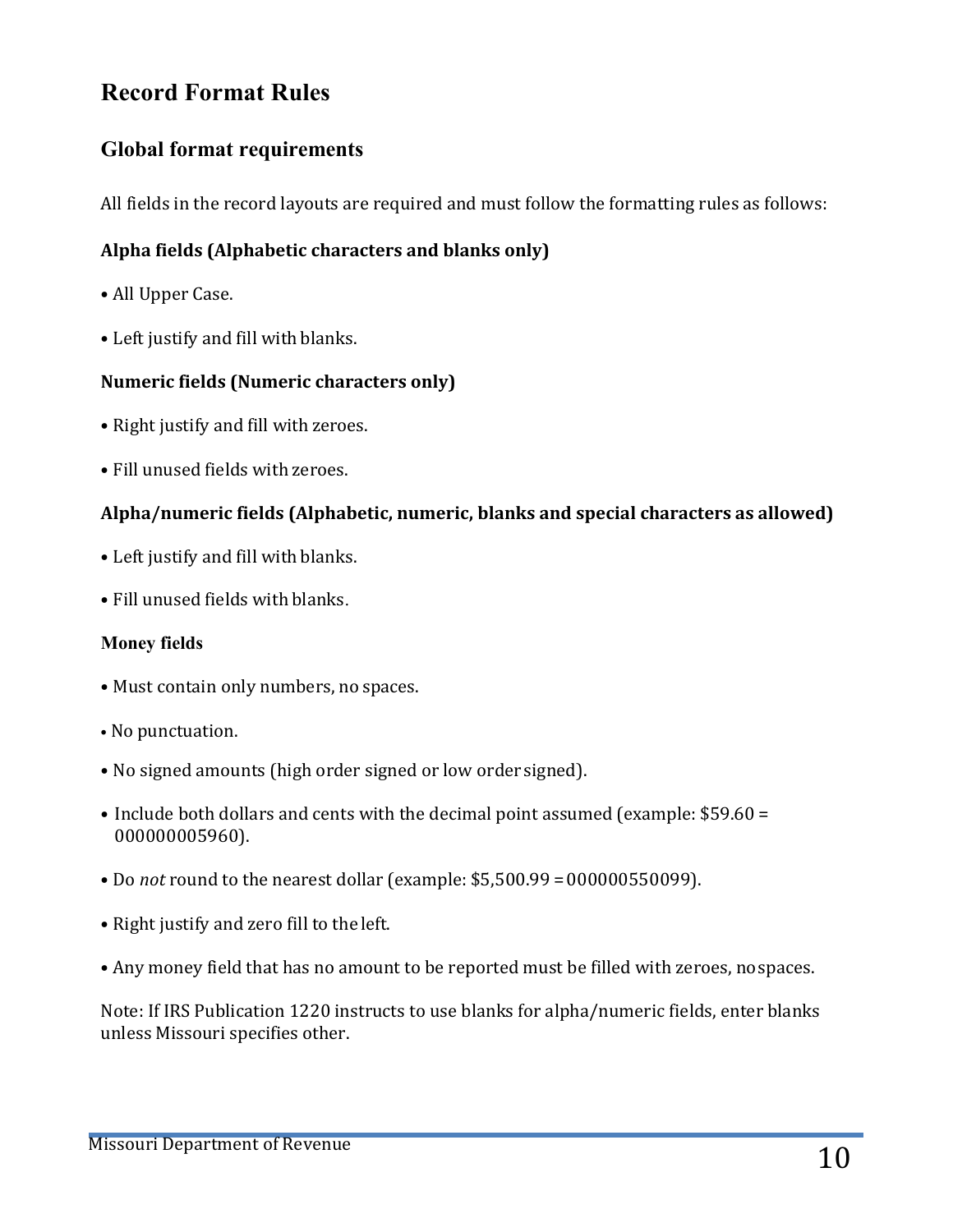## <span id="page-10-0"></span>**"T" Record**

Use record layout defined in IRS Publication 1220

## <span id="page-10-1"></span>**"A" Record**

Use record layout defined in IRS Publication 1220.

## <span id="page-10-2"></span>**"B" Record**

Use record layout defined in IRS Publication 1220.

## <span id="page-10-3"></span>**"C" Record**

Use record layout defined in IRS Publication 1220.

## <span id="page-10-4"></span>**"K" Record**

Use record layout defined in IRS Publication 1220. **Only the Missouri "K" record is required.**

## <span id="page-10-5"></span>**"F" Record**

Use record layout defined in IRS Publication 1220.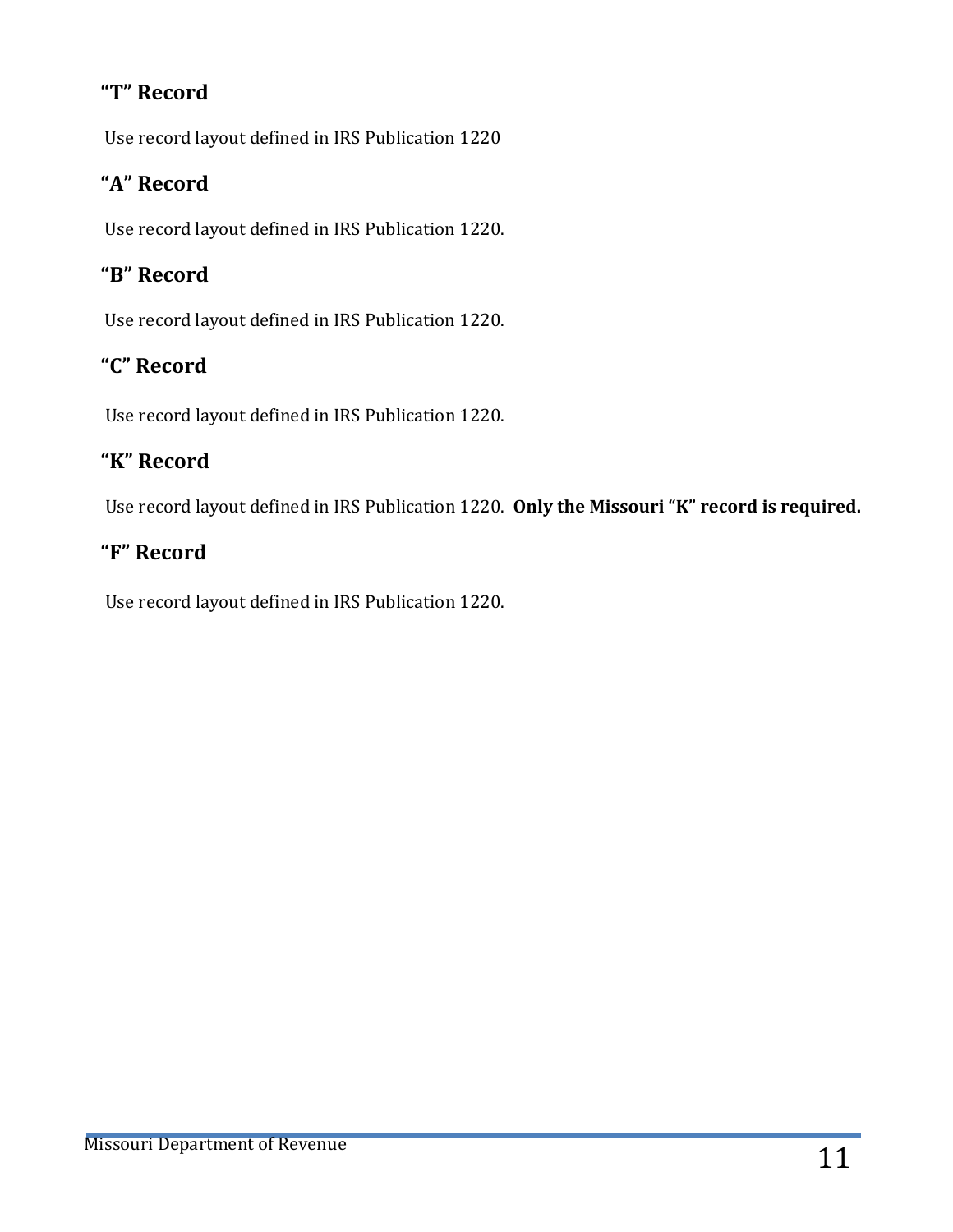## <span id="page-11-0"></span>**To View the Electronic File**

Open the 1099 file using Notepad. Some hints to navigate this file to make corrections:

- Click on the View tab and make sure the Status Bar is checked. This will allow for the Line number and Column number (example. Ln 1, Col 1) to appear at bottom right corner of the screen, below the scroll bar that goes from left toright.
- Click on the Format tab and make sure Word Wrap isunchecked.
- Use caution when adding/subtracting fields in each line, that the remainder of the line is held in position.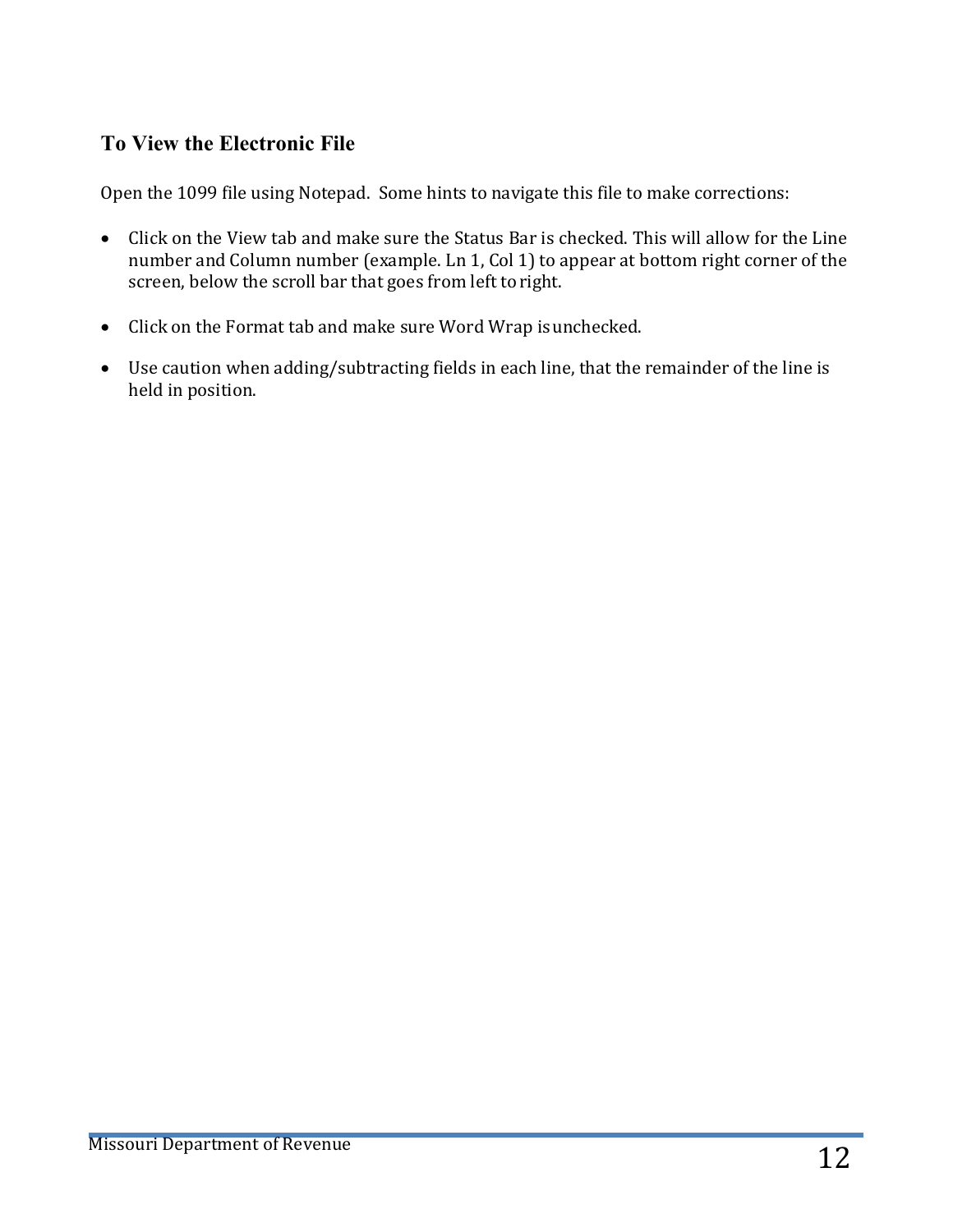## <span id="page-12-0"></span>**Frequently Asked Questions**

#### **Who must file 1099 reports?**

All individuals, businesses and corporations who are required to file a federal 1099 information report must file with the Missouri Department of Revenue an annual statement of payments of any income of \$1,200 or more from a Missouri source except:

- Wages from which taxes were withheld; and,
- Income reported on an information report for an S corporation or partnership.

Annual statements ARE required of any individual, business or corporation making those payments to Missouri residents and nonresidents.

#### **How do I name my electronic file before submitting it to the Department?**

Any name is acceptable.

#### **What other methods of filing are accepted?**

Combined Federal/State Filing Program with the Internal Revenue Service.

You may send paper Form MO-W3 with paper copies of the 1099 tax statements, or compact  $disc(s)$  or flash drive $(s)$  containing the data to:

Missouri Department of Revenue P.O. Box 3330 Jefferson City, Missouri 65105-3330

If state taxes were withheld, the compact disc, flash drive, or paper 1099s must be accompanied by the Transmittal of Wage and Tax Statements (Form MO W-3). If state taxes were not withheld, a copy of Federal Form 4804 must accompany the compact disc or flash drive or Federal Form 1096 must accompany the paper 1099s.

Please refer to the [Missouri Employer's Tax guide](https://dor.mo.gov/forms/4282_2021.pdf) for more information on these filing methods.

#### **Can I file my corrections electronically or on magnetic media?**

No, we cannot process corrections electronically.

If after you have filed your Form 1099(s) electronically, you discover an error in amount of Missouri Withholding on the original 1099(s), you must correct it by remitting an amended Form MO-941. This form must be used to increase or decrease any previously reported tax amounts. Attach a copy of the corrected Form 1099(s) to the amended Form MO-941 and Form MO W-3. If you have discovered an incorrect figure was indicated on the original